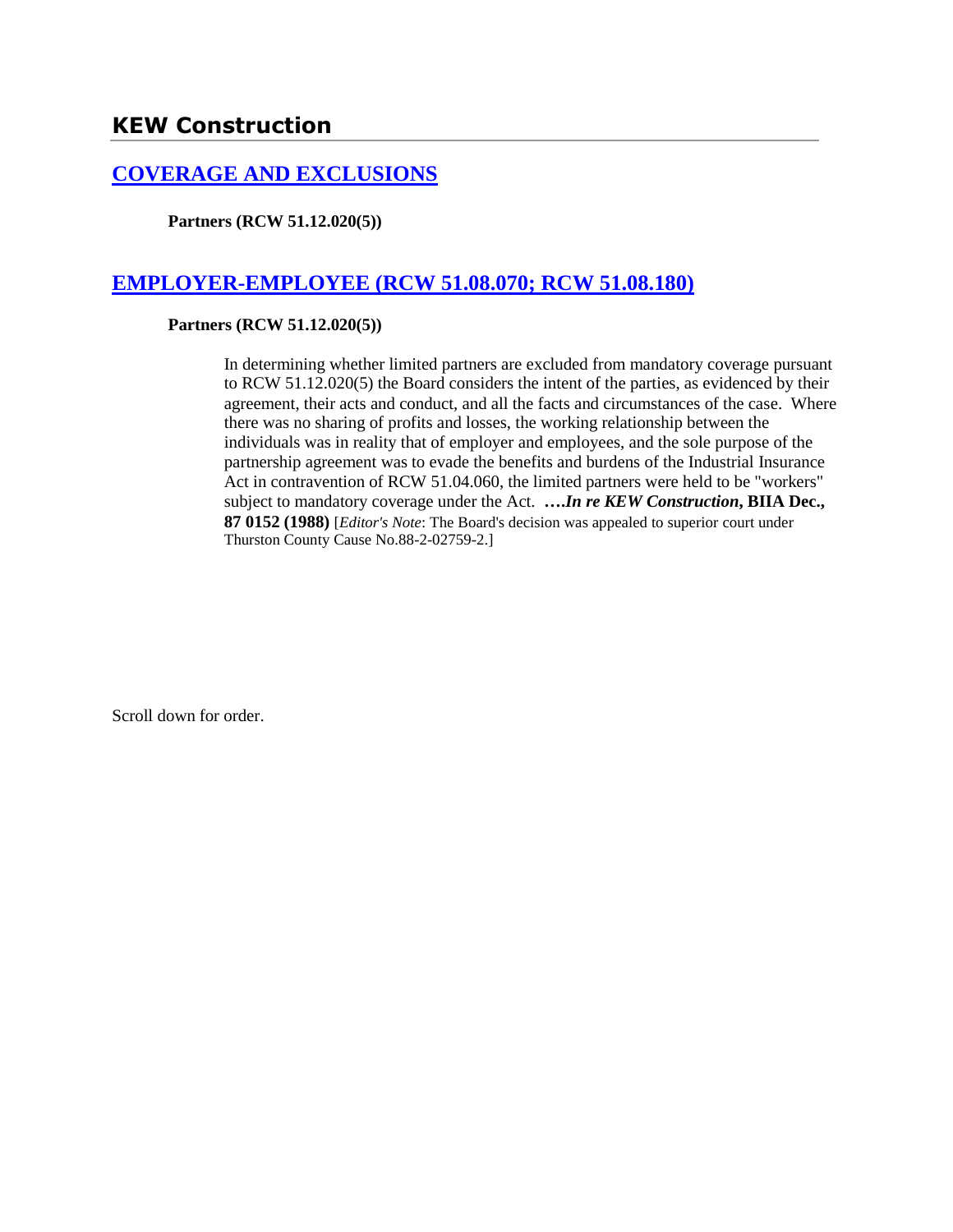### **BEFORE THE BOARD OF INDUSTRIAL INSURANCE APPEALS STATE OF WASHINGTON**

**)**

**IN RE: K E W CONSTRUCTION ) DOCKET NO. 87 0152**

**FIRM NO. 385539 ) DECISION AND ORDER**

APPEARANCES:

Employer, K E W Construction, by Campbell, Dille, Barnett, McCarthy & Adams, per Craig S. Adams and Bryce H. Dille

Department of Labor and Industries, by The Attorney General, per Jack S. Eng, Elliott Furst, and Deborah J. Lazaldi, Assistants

This is an appeal filed by the employer, K E W Construction, on January 16, 1987 from an Order and Notice Reconsidering Notice and Order of Assessment of the Department of Labor and Industries dated December 22, 1986, which affirmed a September 12, 1986 Notice and Order of Assessment of Industrial Insurance Taxes in the amount of \$ 32,345.63 for the periods of April 1, 1984 through September 30, 1985 and April 1, 1986 through June 30, 1986. **AFFIRMED**.

# **DECISION**

Pursuant to RCW 51.52.104 and RCW 51.52.106, this matter is before the Board for review and decision on a timely Petition for Review filed by the employer to a Proposed Decision and Order issued on April 8, 1988 in which the order of the Department dated December 22, 1986 which adhered to the provisions of the Notice and Order of Assessment dated September 12, 1986 was affirmed.

The Board has reviewed the evidentiary rulings in the record of proceedings and finds that no prejudicial error was committed and said rulings are hereby affirmed.

The Department assessed premiums against K E W Construction for periods relevant in this appeal for hours worked by 26 individuals whom K E W Construction contends were limited partners and thereby excluded from mandatory coverage by the provisions of RCW 51.12.020(5). The Proposed Decision and Order, for the most part, accurately describes the evidence and reaches the correct decision in affirming the Department's order. We have, however, granted review in order to resolve inconsistencies in the Findings of Fact and Conclusions of Law; correct certain characterizations of the evidence; describe additional evidence; and state our own reasons for affirming the Department's order.

By way of an executed document entitled "Agreement of Limited Partnership of K.E.W. Construction Limited Partnership" (Exhibit No. 1) Ken Ellison is described as a general partner forming

1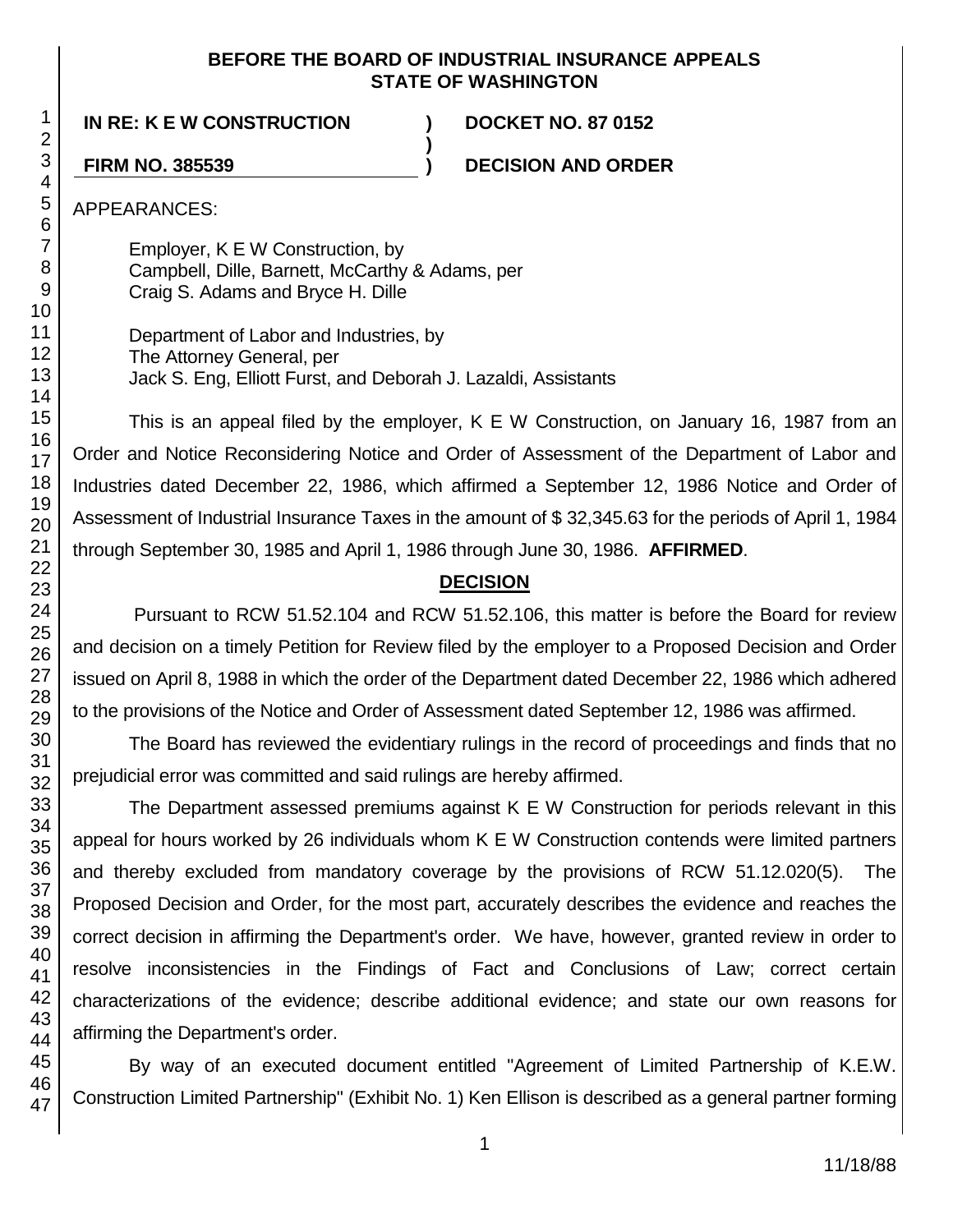the agreement initially with four other individuals described as limited partners. This 36-page document and its appendices describe Mr. Ellison as the only capital contributor and as maintaining 75 percent interest in the purported partnership. The other four individuals included in the initial agreement contributed no capital and each was to maintain a one percent interest. The agreement states that the "primary purpose and general character of the business of the Partnership is to be a general contractor and have all the powers of a general contractor." The agreement generally grants Mr. Ellison broad and extensive powers of control over the business operation. The agreement further allocates all "income, gain, expense and loss" "among the Partners in accordance with their respective Percentage Interests in the Partnership."

Mr. Ellison and the initial four purported limited partners, as well as 22 other individuals on various subsequent dates, signed identical two-page documents, each entitled "Limited Partner Agreement". These agreements stated that each purported limited partner would own one percent for his respective share of the limited partnership; set forth an hourly wage; and elected whether or not the "partnership" would pay for workers' compensation coverage, social security taxes and income tax withholding.

The Department taxes the position that the exclusion from coverage contained in RCW 51.12.020(5) applies only to general partners, not to limited partners.<sup>1</sup> Thus the Department determined that the 26 purported limited partners were mandatorily covered because they were limited, not general, partners.

We need not reach the issue of whether the exclusion of "partners" contained at RCW 51.12.020(5) refers only to general partners, because we conclude that the individuals in question were neither limited nor general partners, but rather workers entitled to the mandatory coverage of the Act. In reaching this conclusion we rely, in part, upon the express legislative intent to "embrace all employments" coupled with the requirement that the Act be "liberally construed." RCW 51.12.010. Thus, mandatory coverage applies unless an individual comes within one of the specific exceptions to coverage listed in RCW 51.12.020.

We are mindful that the situation between Mr. Ellison and the purported individual limited partners described thus far facially gives rise to the appearance of a partnership, entitled to exclusion

l

That position has been recently embodied in WAC 296-17-349(2) (WSR 88-06-048), which became effective on April 1, 1988 and is therefore inapplicable to the time periods in question here.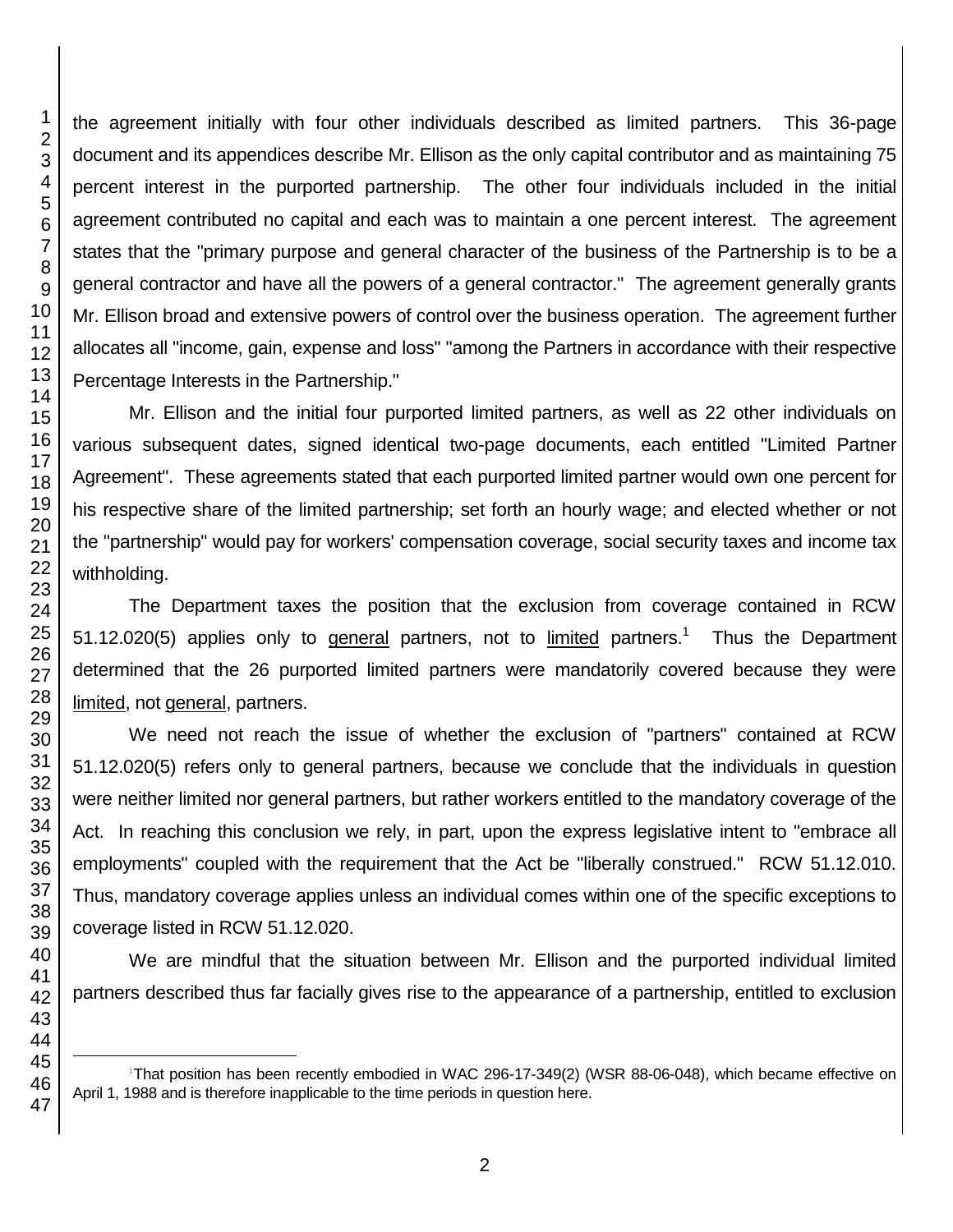from mandatory coverage under the terms of RCW 51.12.020(5). However, we will not elevate form over substance.

> In determining, in a given case, whether a partnership exists, there may be disclosed by the evidence many elements pointing one way or the other, no one of which may be said to be conclusive. The fact that the parties to a business arrangement may call it a partnership does not make it such. Many times form must give way to substance. There is no fixed rule by which it may be determined whether, in a particular case, there is a partnership relation. It all depends upon the intention of the parties, and such intent must be ascertained from the agreement of the parties, their acts and conduct, and all the facts and circumstances of the case.

State v. Bartley, 18 Wn.2d 477, 481-482 (1943). In the instant appeal, as in Bartley, a limited partnership agreement listing the initial four purported limited partners was filed with the Secretary of State, pursuant to Title 25 RCW. Yet the court in Bartley looked beyond the appearance of formal compliance with the partnership statute to ascertain the realities of the parties' relationship. We do the same here.

In reviewing all relevant factors, we note that each of the separately signed two-page documents entitled "Limited Partner Agreement" sets a distinct hourly rate of compensation to be paid each individual for the hours worked each month for K E W Construction. Second, despite the fact that the "Agreement of Limited Partnership of K E W Construction Limited Partnership" calls for allocation of income, gain, expense and loss among the purported partners in accordance with their respective percentage interests, the Schedule K-1 (Form 1065) documents filed with the Internal Revenue Service report only guaranteed payments and net earnings from self-employment for each individual and do not report any profit or loss sharing whatsoever. (Exhibit No. 32). We further note that each of the Limited Partner Agreements allowed each individual to choose between Pierce County Medical insurance, "State Industrial", or no insurance, with the proviso that K E W Construction would pay for the Pierce County coverage in toto, but would only pay an equivalent amount for "state industrial", with the "limited partner" making up the difference.

Additionally, Mr. Ellison testified that the company was responsible for the work performed on various contracts. The purported partners all received their assignments from a single other purported partner, Mr. William Willoughby. This same Mr. Willoughby was the sole person responsible for ascertaining whether work was accomplished properly and would direct the others to correct improperly performed work when necessary. Such circumstances clearly suggest that the other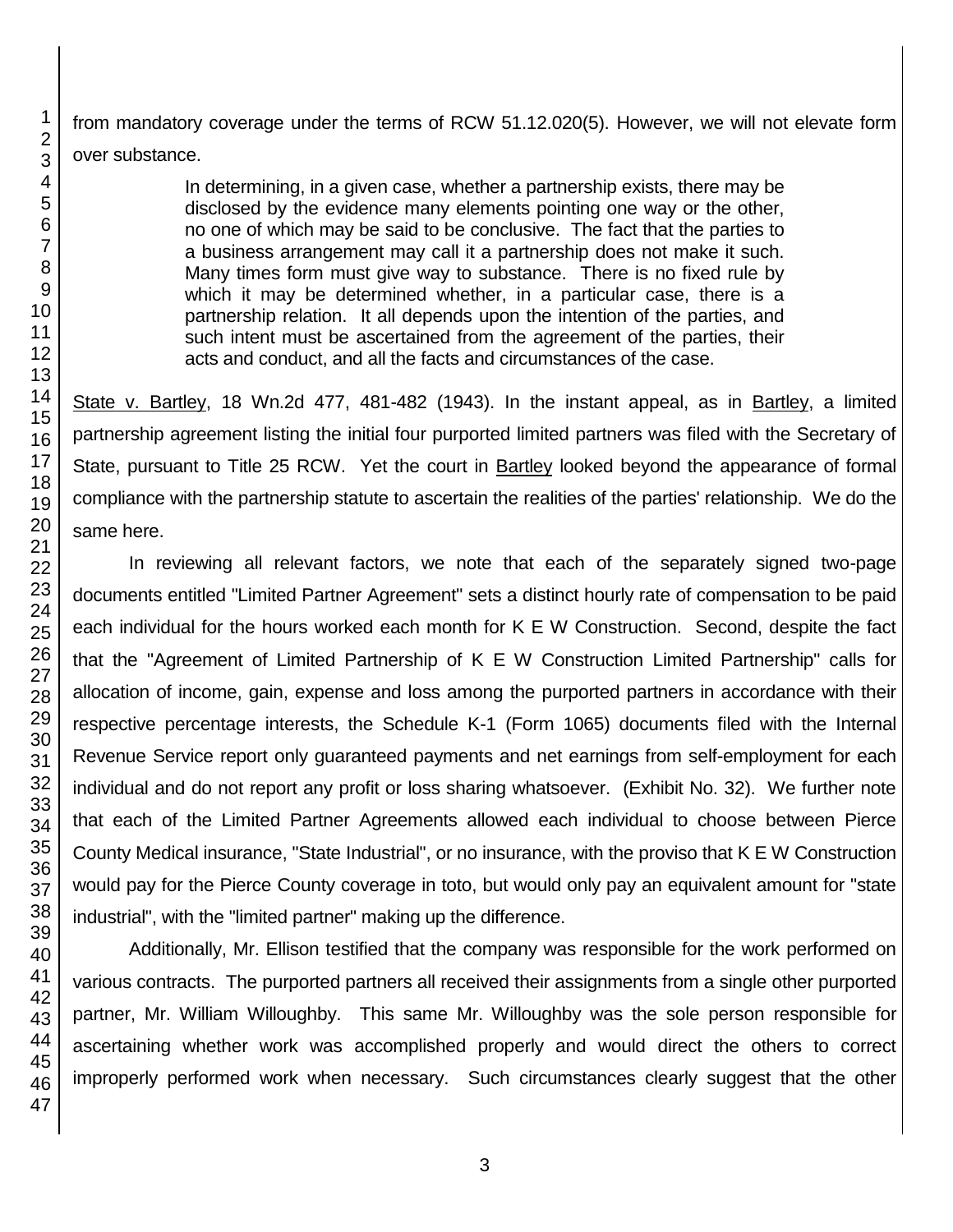individuals were laborers under the direct control and supervision of William Willoughby on behalf of K E W Construction.

"There is no arbitrary rule by which it may be determined whether a partnership relation existed in a given instance or not. The existence of a partnership depends upon the intention of the parties. That intention must be ascertained from all of the facts and circumstances and the actions and conduct of the parties." Purdy & Whitfield v. Dept. Labor & Indus., 12 Wn.2d 131, 140 (1942). To determine whether an individual is a "worker" entitled to coverage by industrial insurance, we should look to the essence of the working relationship and not allow the form of a written agreement to prevail over reality. Labor & Indus. v. Tacoma Yellow Cab, 31 Wn. App. 117, 124 (1982) review denied 97 Wn.2d 1015. We must conclude from the evidence in the present case that the purported 26 individual limited partners were, in reality, workers for K E W Construction rather than limited partners.

RCW 51.04.060 provides as follows: "No employer or worker shall exempt himself or herself from the burden or waive the benefits of this title by any contract, agreement, rule or regulation, and any such contract, agreement, rule or regulation shall be pro tanto void." While we express no opinion as to the validity of the written agreements entered into by Mr. Ellison and the other 26 purported limited partners for other purposes, such as social security and income tax liability, we hold that under the circumstances of this case, the written agreements entered into are void insofar as they purport to exclude the 26 individual workers from mandatory coverage under our industrial insurance laws. For, based on all the circumstances of this case, it appears that the sole purpose of setting up this purported Limited Partnership was to evade the burdens and benefits of the industrial insurance act, in contravention of RCW 51.04.060.

We note that the employer seemed to suggest two other reasons for challenging the assessment of premiums -- 1. that some of the individuals were independent contractors and that the essence of their contracts with K E W Construction was not their personal labor; and 2. that some of the individuals were registered contractors, excluded from coverage by RCW 51.08.180.

Neither of these areas was fully explored in the record. In his testimony, Kenneth Ellison (the purported general partner) did indicate that Karl English, Larry Peterson, Mike McIntire, M. R. McGill and Mike Fife were all registered contractors, all worked for others in addition to K E W Construction, and all provided more than their personal labor, i.e., machinery such as bulldozers or backhoes.

Robert E. Lail, Sr. (the auditor) stated that the only registered contractor he was aware of was Mike Fife and that some adjustment of the 953 hours assessed for his labor might be appropriate.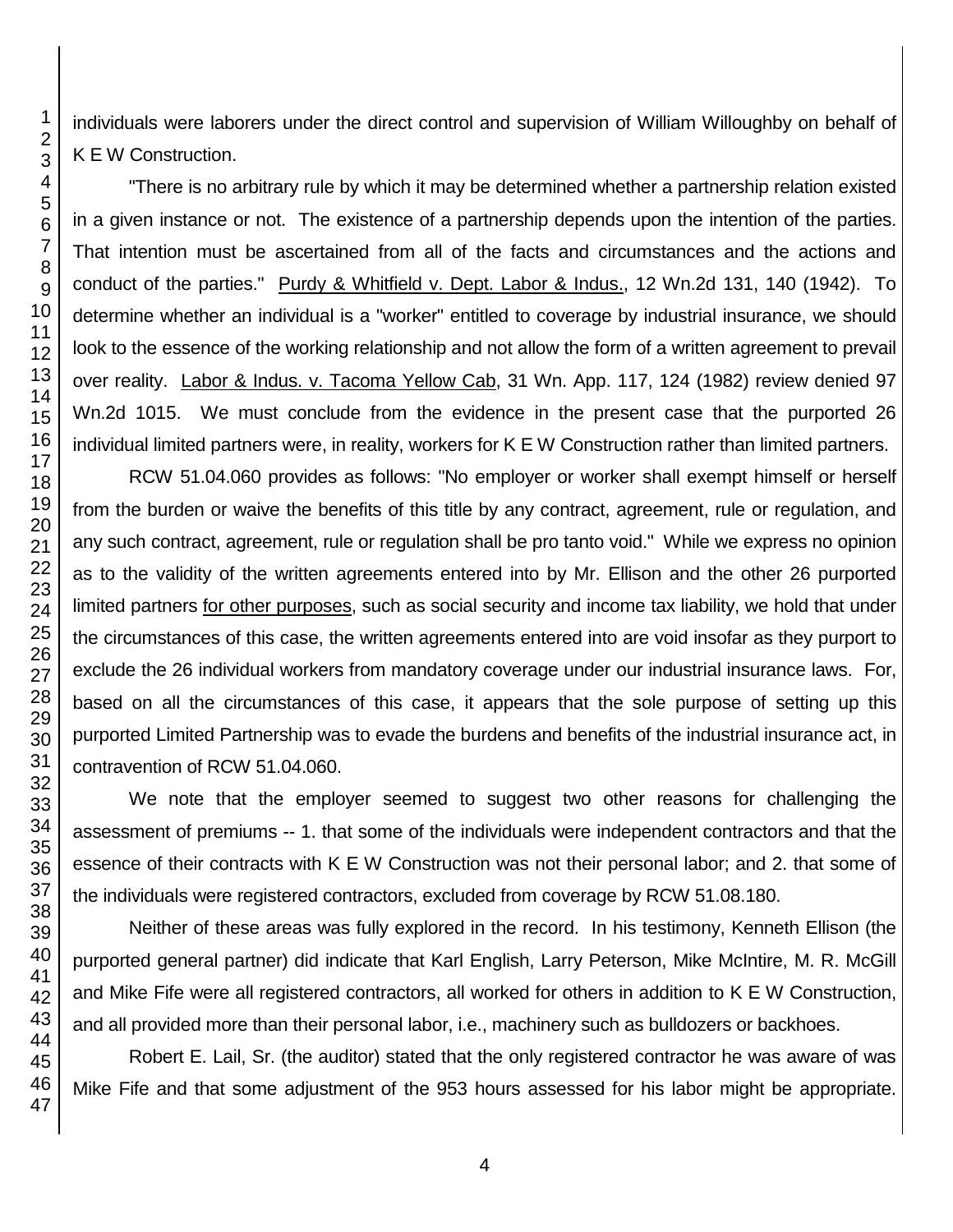However, he noted that Mr. Ellison did not wish to discuss this issue until the limited partnership issue was resolved.

Based on this scant evidence, we cannot conclude that any of these individuals were excluded from coverage either as an independent contractor or as a registered contractor pursuant to RCW 51.08.180. Furthermore, since we conclude that K E W Construction "supervise[d] or control[led] the means by which the result [was] accomplished or the manner in which the work [was] performed," it follows that all individuals were "workers", regardless of whether they were registered contractors under Ch. 18.27 or 19.28 RCW. See RCW 51.08.180(3).

We thus affirm the Department order of December 22, 1986 and, in so doing, adopt proposed Finding of Fact No. 1. In addition, we make the following Findings of Fact and Conclusions of Law.

# **FINDINGS OF FACT**

- 2. On May 31, 1984 a Certificate of Limited Partnership of K E W Construction Limited Partnership was filed with the Secretary of State, State of Washington. The certificate listed Ken Ellison as the general partner and sole contributor of capital, in the amount of \$ 10,000.00. Listed as limited partners were Elmo Willoughby, Jim Willoughby, Mark Willoughby and William Willoughby. Mr. Ellison maintained 75% interest, while each of the other four maintained a 1% interest. K E W Construction was established as a general contracting business. The agreement between Mr. Ellison and the Willoughbys granted Mr. Ellison broad control over the business operations and stated that all income, gain, expense and loss would be allocated among these five individuals according to their respective percentage interests.
- 3. At various times subsequent to this initial agreement, 22 more individuals signed limited partnership agreements with Mr. Ellison. Each such agreement set forth an hourly wage; elected whether K E W Construction would pay for workers' compensation coverage, social security taxes and income tax withholding; and established a one percent interest in K E W Construction.
- 4. Profits and losses were not in fact shared between Mr. Ellison and the 4 Willoughbys or the other 22 individuals. All of these individuals were paid hourly wages, pursuant to their individual agreements with K E W Construction.
- 5. Mr. William Willoughby assigned the other 25 individuals to various construction jobs and was responsible for assuring that the work was done properly, instructing the others to correct faulty work when necessary.
- 6. Industrial insurance premiums were not fully paid by K E W Construction on behalf of these 26 individuals for the periods April 1, 1984 through September 30, 1985 and April 1, 1986 through June 30, 1986.